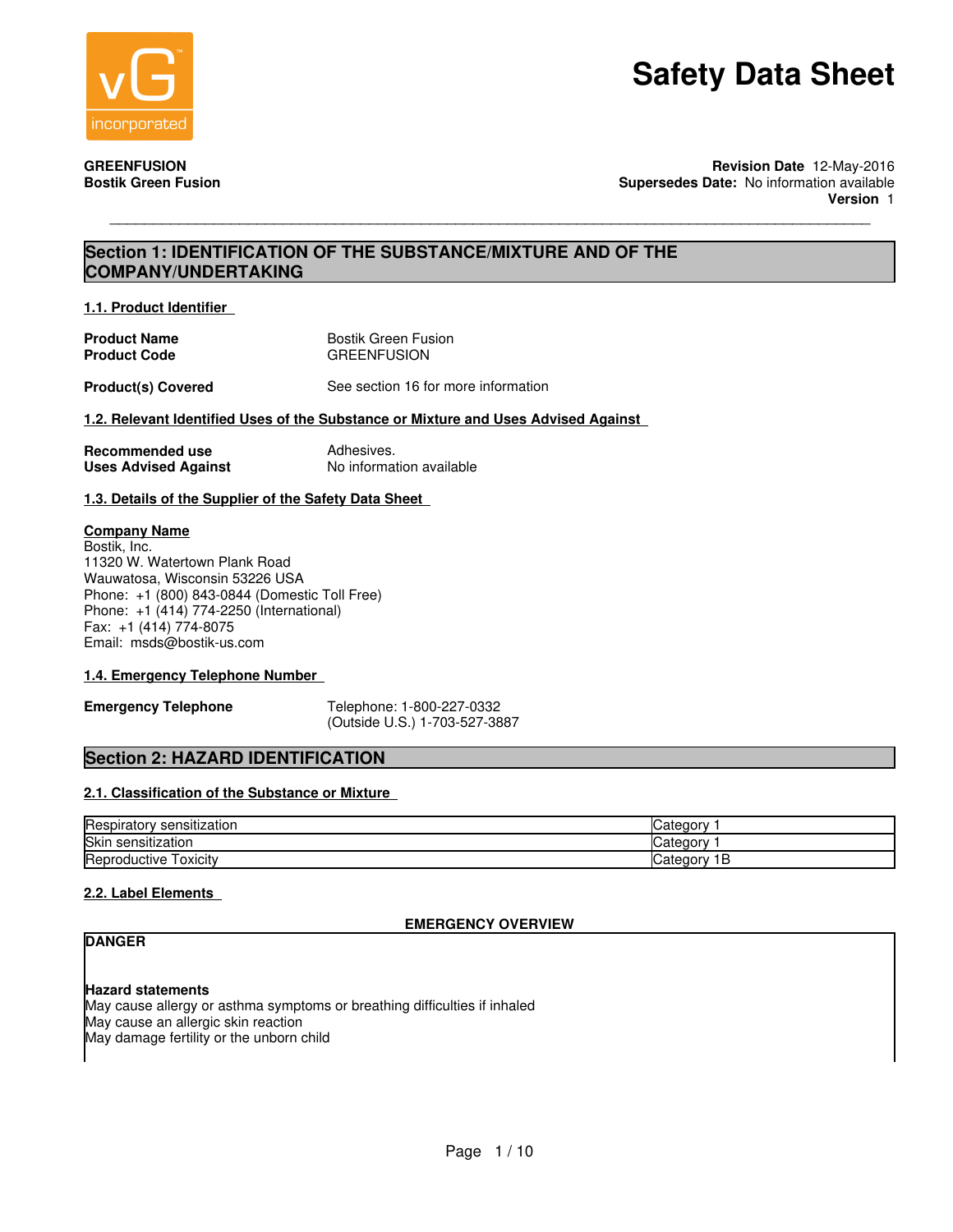**GREENFUSION Revision Date** 12-May-2016 **Bostik Green Fusion Supersedes Date:** No information available **Version** 1



#### **Precautionary Statements - Prevention**

Obtain special instructions before use Do not handle until all safety precautions have been read and understood Use personal protective equipment as required Avoid breathing dust/fume/gas/mist/vapors/spray In case of inadequate ventilation wear respiratory protection Contaminated work clothing should not be allowed out of the workplace Wear protective gloves

#### **Precautionary Statements - Response**

IF exposed or concerned: Get medical advice/attention Specific treatment (see first aid measures on this label)

IF ON SKIN: Wash with plenty of soap and water. If skin irritation or rash occurs: Get medical advice/attention. Wash contaminated clothing before reuse.

IF INHALED: If breathing is difficult, remove victim to fresh air and keep at rest in a position comfortable for breathing. If experiencing respiratory symptoms: Call a POISON CENTER or doctor/physician.

#### **Precautionary Statements - Storage**

Store locked up

#### **Precautionary Statements - Disposal**

Dispose of contents/container to an approved waste disposal plant

#### **Hazards Not Otherwise Classified (HNOC)**

Not applicable

#### **Unknown Toxicity**

18% of the mixture consists of ingredient(s) of unknown toxicity

#### **2.3. Other Information**

No information available.

### **Section 3: COMPOSITION/INFORMATION ON INGREDIENTS**

### **3.1 Substances**

Not applicable

#### **3.2 Mixtures**

| <b>Chemical Name</b>                  | <b>CAS No</b> | Weight-% |
|---------------------------------------|---------------|----------|
| Limestone                             | 1317-65-3     | 40 - 70  |
| Quartz                                | 14808-60-7    | $0.1 -$  |
| Dibutyltin dilaurate                  | 77-58-7       | $0.1 -$  |
| Benzenesulfonyl isocyanate, 4-methyl- | 4083-64-1     | $0.1 -$  |

*The exact percentage (concentration) of composition has been withheld as a trade secret.*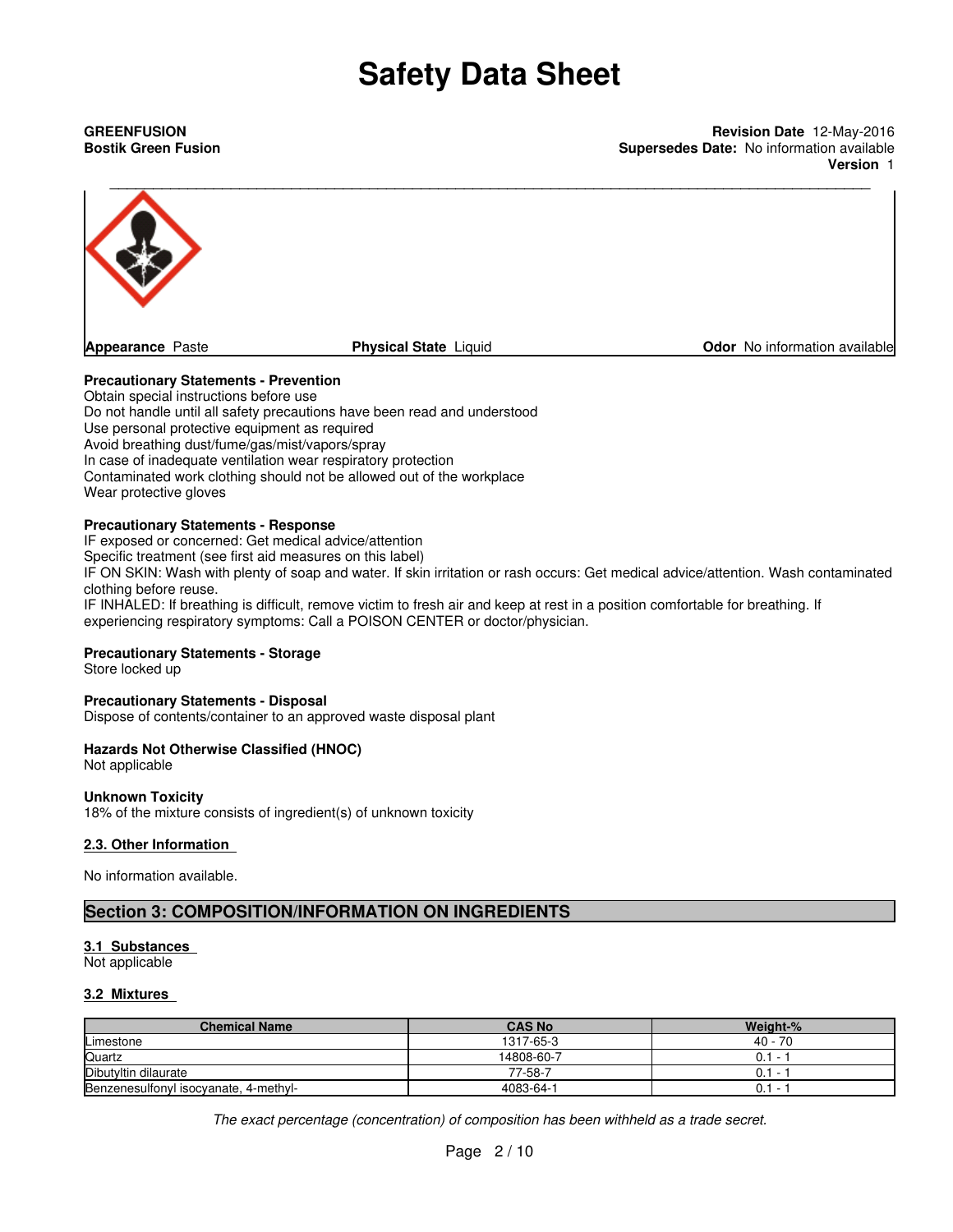\_\_\_\_\_\_\_\_\_\_\_\_\_\_\_\_\_\_\_\_\_\_\_\_\_\_\_\_\_\_\_\_\_\_\_\_\_\_\_\_\_\_\_\_\_\_\_\_\_\_\_\_\_\_\_\_\_\_\_\_\_\_\_\_\_\_\_\_\_\_\_\_\_\_\_\_\_\_\_\_\_\_\_\_\_\_\_\_

## **Section 4: FIRST AID MEASURES 4.1. Description of First Aid Measures Eye contact** Immediately flush with plenty of water. After initial flushing, remove any contact lenses and continue flushing for at least 15 minutes. If symptoms persist, call a physician. **Skin Contact** Wash off immediately with soap and plenty of water while removing all contaminated clothes and shoes. Wash contaminated clothing before reuse. May cause sensitization by skin contact. If skin irritation persists, call a physician. **Inhalation** Remove victim to fresh air and keep at rest in a position comfortable for breathing. Administer oxygen if breathing is difficult. If symptoms persist, call a physician. **Ingestion** Clean mouth with water and drink afterwards plenty of water. Do NOT induce vomiting. Never give anything by mouth to an unconscious person. If symptoms persist, call a physician. **4.2. Most Important Symptoms and Effects, Both Acute and Delayed Symptoms** No information available. **4.3. Indication of Any Immediate Medical Attention and Special Treatment Needed Note to physicians** May cause sensitization by inhalation and skin contact. **4.4. Reference to Other Sections Reference to Other Sections** Section 8: EXPOSURE CONTROLS/PERSONAL PROTECTION Section 11: TOXICOLOGY INFORMATION **Section 5: FIRE-FIGHTING MEASURES**

### **5.1. Extinguishing Media**

#### **Suitable Extinguishing Media**

Use extinguishing measures that are appropriate to local circumstances and the surrounding environment.

#### **Unsuitable Extinguishing Media**

CAUTION: Use of water spray when fighting fire may be inefficient.

#### **5.2. Special Hazards Arising from the Substance or Mixture**

#### **Specific Hazards Arising from the Chemical** No information available.

**Explosion Data Sensitivity to Mechanical Impact None.** None. **Sensitivity to Static Discharge None.** None.

#### **5.3. Advice for Firefighters**

#### **Protective Equipment and Precautions for Firefighters**

As in any fire, wear self-contained breathing apparatus pressure-demand, MSHA/NIOSH (approved or equivalent) and full protective gear.

### **Section 6: ACCIDENTAL RELEASE MEASURES**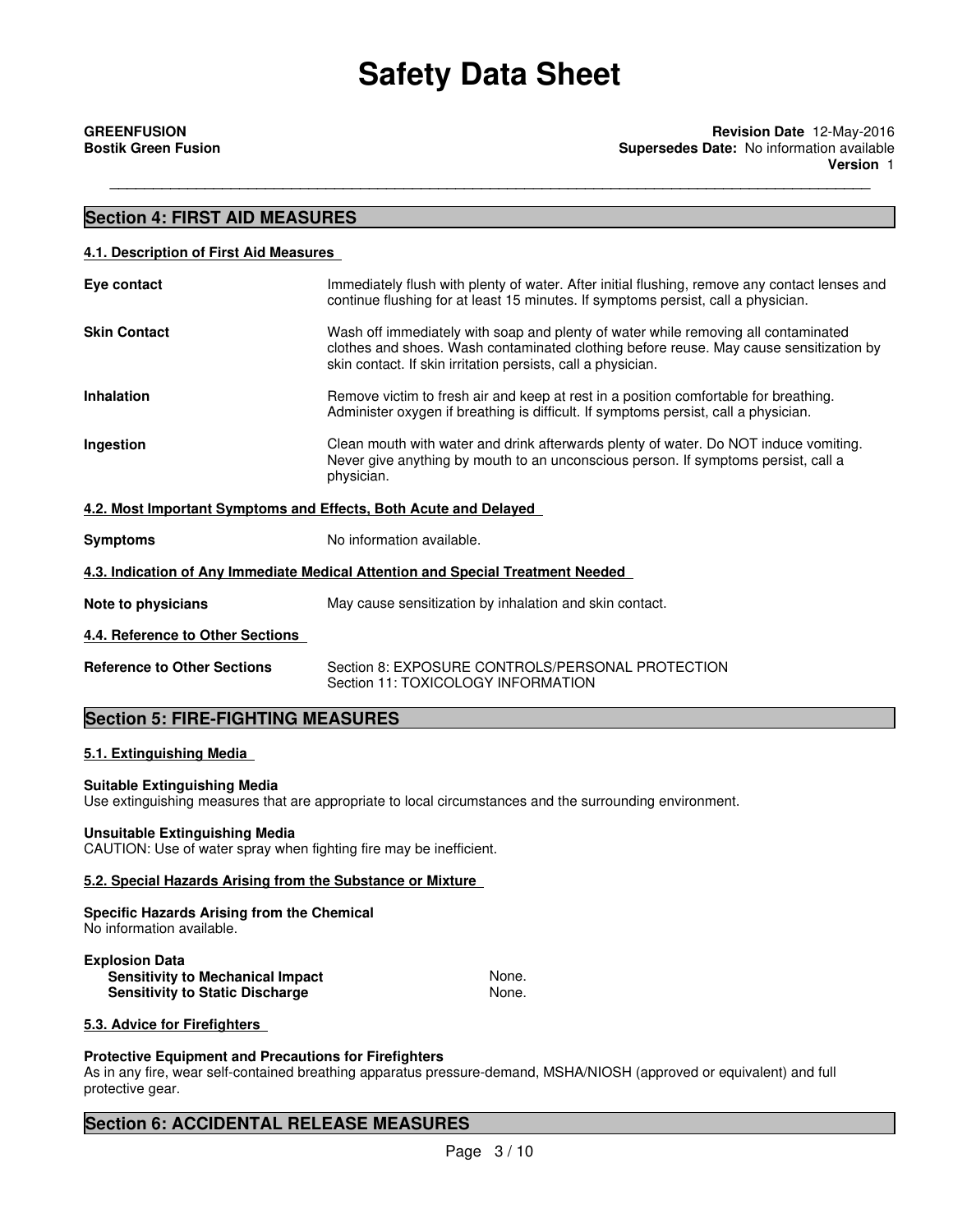\_\_\_\_\_\_\_\_\_\_\_\_\_\_\_\_\_\_\_\_\_\_\_\_\_\_\_\_\_\_\_\_\_\_\_\_\_\_\_\_\_\_\_\_\_\_\_\_\_\_\_\_\_\_\_\_\_\_\_\_\_\_\_\_\_\_\_\_\_\_\_\_\_\_\_\_\_\_\_\_\_\_\_\_\_\_\_\_

**GREENFUSION Revision Date** 12-May-2016 **Bostik Green Fusion Supersedes Date:** No information available **Version** 1

|                                                                   | 6.1. Personal Precautions, Protective Equipment and Emergency Procedures                                                                                                                                                                                   |
|-------------------------------------------------------------------|------------------------------------------------------------------------------------------------------------------------------------------------------------------------------------------------------------------------------------------------------------|
| <b>Personal Precautions</b>                                       | Ensure adequate ventilation, especially in confined areas.                                                                                                                                                                                                 |
| <b>6.2. Environmental Precautions</b>                             |                                                                                                                                                                                                                                                            |
| <b>Environmental Precautions</b>                                  | See Section 12 for additional Ecological Information.                                                                                                                                                                                                      |
| 6.3. Methods and Material for Containment and Cleaning up         |                                                                                                                                                                                                                                                            |
| <b>Methods for Containment</b>                                    | Prevent further leakage or spillage if safe to do so.                                                                                                                                                                                                      |
| <b>Methods for Cleaning up</b>                                    | Use personal protective equipment as required. Dam up. Cover liquid spill with sand, earth<br>or other non-combustible absorbent material. Take up mechanically, placing in appropriate<br>containers for disposal. Clean contaminated surface thoroughly. |
| 6.4. Reference to other sections                                  |                                                                                                                                                                                                                                                            |
| <b>Reference to Other Sections</b>                                | Section 7: HANDLING AND STORAGE<br>Section 8: EXPOSURE CONTROLS/PERSONAL PROTECTION<br>Section 13: DISPOSAL CONSIDERATIONS                                                                                                                                 |
| <b>Section 7: HANDLING AND STORAGE</b>                            |                                                                                                                                                                                                                                                            |
| 7.1. Precautions for Safe Handling                                |                                                                                                                                                                                                                                                            |
| <b>Advice on Safe Handling</b>                                    | Handle in accordance with good industrial hygiene and safety practice.                                                                                                                                                                                     |
| 7.2. Conditions for Safe Storage, including any Incompatibilities |                                                                                                                                                                                                                                                            |
| <b>Storage Conditions</b>                                         | Keep containers tightly closed in a dry, cool and well-ventilated place. Protect from direct<br>contact with water or excessive moisture. Reacts with water.                                                                                               |
| <b>Incompatible Materials</b>                                     | Water.                                                                                                                                                                                                                                                     |
| 7.3. Specific End Use(s)                                          |                                                                                                                                                                                                                                                            |
| <b>Other Information</b>                                          | No information available.                                                                                                                                                                                                                                  |

### **7.4. References to Other Sections**

**Reference to Other Sections** Section 13: DISPOSAL CONSIDERATIONS

Section 10: STABILITY AND REACTIVITY

## **Section 8: EXPOSURE CONTROLS/PERSONAL PROTECTION**

### **8.1. Control Parameters**

**Exposure Guidelines** As Quartz (14808-60-7) is inextricably bound in the polymer matrix, it is not expected to be available as an airborne hazard (dust, mist, or spray) under normal condition of uses. As Limestone CAS 1317-65-3 is inextricably bound in the polymer matrix, it is not expected to be available as an airborne hazard (dust, mist, or spray) under normal condition of uses.

| <b>Chemical Name</b>     | <b>ACGIH TLV</b>               | <b>NIOSH IDLH</b>                  | <b>OSHA PEL</b>                                                                       | <b>Mexico</b>              |
|--------------------------|--------------------------------|------------------------------------|---------------------------------------------------------------------------------------|----------------------------|
| Limestone                | $\overline{\phantom{0}}$       |                                    | TWA: 10 mg/m <sup>3</sup> total dust $\parallel$ TWA: 15 mg/m <sup>3</sup> total dust | TWA: $10 \text{ mg/m}^3$   |
| 1317-65-3                |                                | TWA: $5 \text{ mg/m}^3$ respirable | TWA: 5 mg/m <sup>3</sup> respirable                                                   | STEL: 20 mg/m <sup>3</sup> |
|                          |                                | dust                               | fraction                                                                              |                            |
| Quartz                   | TWA: $0.025$ mg/m <sup>3</sup> | IDLH: 50 $mq/m3$ respirable        | $(30)/(%SiO2 + 2)$ mg/m <sup>3</sup>                                                  | TWA: $0.1 \text{ ma/m}^3$  |
| $\overline{\phantom{a}}$ |                                |                                    |                                                                                       |                            |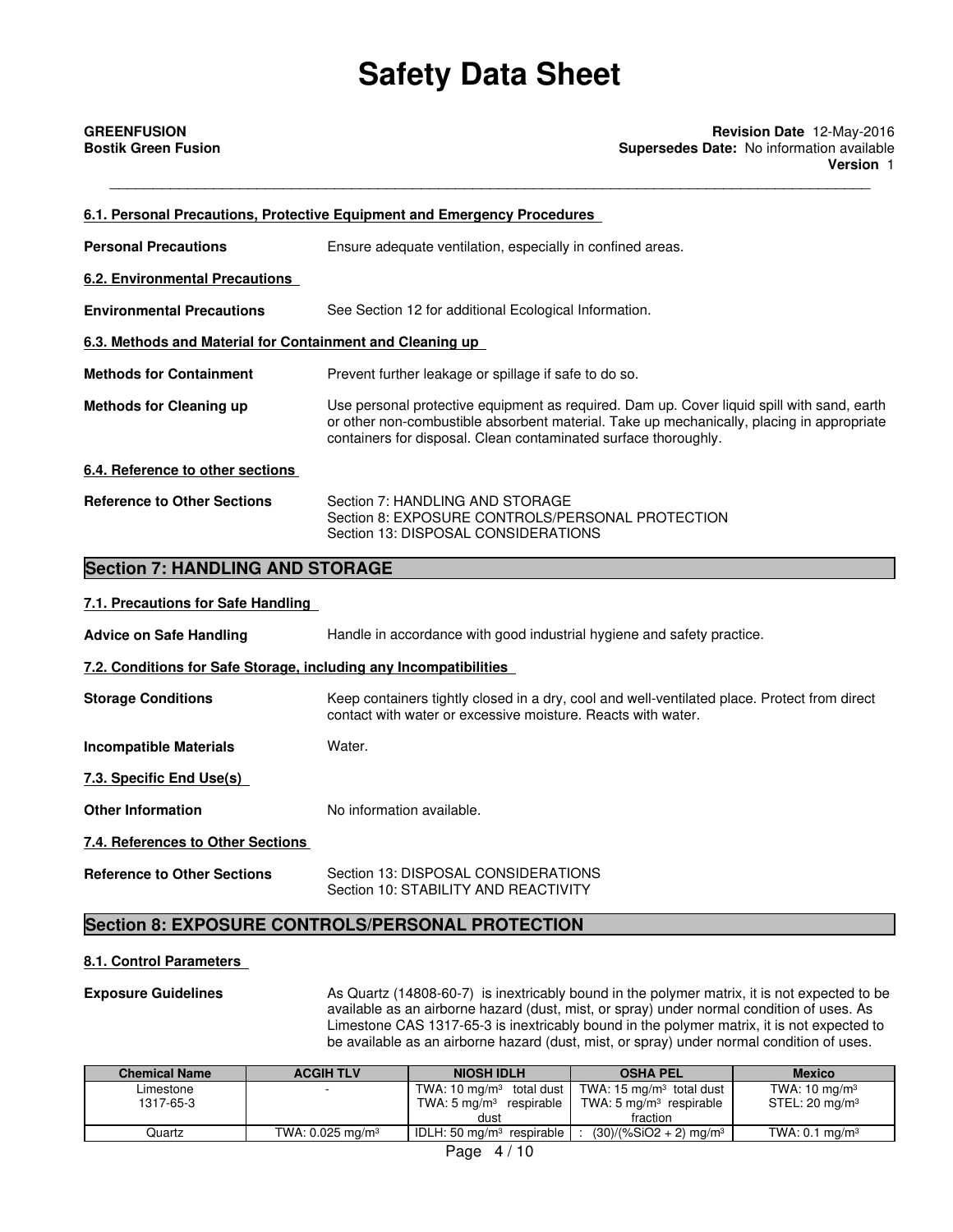#### **GREENFUSION Revision Date** 12-May-2016 **Bostik Green Fusion Supersedes Date:** No information available **Version** 1

| 14808-60-7                      | respirable fraction                                           | dust<br>TWA: 0.05 mg/m <sup>3</sup><br>respirable dust                                   | TWA total dust<br>$(250)/(%SiO2 + 5)$ mppcf<br>TWA respirable fraction<br>: $(10)/(%SiO2 + 2)$ mg/m <sup>3</sup><br>TWA respirable fraction |                                                         |
|---------------------------------|---------------------------------------------------------------|------------------------------------------------------------------------------------------|---------------------------------------------------------------------------------------------------------------------------------------------|---------------------------------------------------------|
| Dibutyltin dilaurate<br>77-58-7 | STEL: $0.2 \text{ mg/m}^3$ Sn<br>TWA: $0.1 \text{ mg/m}^3$ Sn | IDLH: $25 \text{ mg/m}^3 \text{ Sn}$<br>TWA: $0.1 \text{ mg/m}^3$ except<br>Cyhexatin Sn | TWA: $0.1 \text{ mg/m}^3$ Sn                                                                                                                | TWA: $0.1 \text{ mg/m}^3$<br>STEL: $0.2 \text{ mg/m}^3$ |

| <b>Chemical Name</b>            | Argentina                                                       | <b>Brazil</b>            | <b>Chile</b>                       | Venezuela                                                       |
|---------------------------------|-----------------------------------------------------------------|--------------------------|------------------------------------|-----------------------------------------------------------------|
| Limestone<br>1317-65-3          | TWA: $10 \text{ mg/m}^3$                                        | -                        | TWA: $8 \text{ mg/m}^3$            |                                                                 |
| Quartz<br>14808-60-7            | TWA: 0.05 mg/m <sup>3</sup>                                     | $\overline{\phantom{a}}$ | TWA: $0.08 \text{ mg/m}^3$         | TWA: $0.025$ mg/m <sup>3</sup>                                  |
| Dibutyltin dilaurate<br>77-58-7 | TWA: $0.1 \text{ mg/m}^3$<br>Skin<br>STEL: $0.2 \text{ mg/m}^3$ |                          | TWA: $0.08 \text{ mg/m}^3$<br>Skin | Skin<br>STEL: $0.2 \text{ mg/m}^3$<br>TWA: $0.1 \text{ mg/m}^3$ |

#### **8.2. Exposure Controls**

| <b>Engineering Controls</b> | Showers              |
|-----------------------------|----------------------|
|                             | Eyewash stations     |
|                             | Ventilation systems. |

#### **Personal protective equipment [PPE] Eye/Face Protection** Wear safety glasses with side shields (or goggles).

**Skin and Body Protection** Wear suitable chemical resistant gloves. The selection of suitable gloves does not only depend on the material, but also on further marks of quality and various manufacturers. **Respiratory Protection** If exposure limits are exceeded or irritation is experienced, NIOSH/MSHA approved respiratory protection should be worn. Positive-pressure supplied air respirators may be required for high airborne contaminant concentrations. Respiratory protection must be provided in accordance with current local regulations.

**General Hygiene Considerations** Handle in accordance with good industrial hygiene and safety practice.

### **Section 9: PHYSICAL AND CHEMICAL PROPERTIES**

| 9.1. Information on Basic Physical and Chemical Properties |                          |   |
|------------------------------------------------------------|--------------------------|---|
| Physical State                                             | Liquid                   |   |
| Appearance                                                 | Paste                    |   |
| Color                                                      | Grev                     |   |
| Odor                                                       | No information available |   |
| Odor Threshold                                             | No information available |   |
| <b>Property</b>                                            | <b>Values</b>            | E |
| рH                                                         | No information available |   |
| <b>Melting Point/Freezing Point</b>                        | No information available |   |
| <b>Boiling Point</b>                                       | No information available |   |
| Flash Point                                                | > 260 °C / > 500 °F      |   |
| <b>Evaporation Rate</b>                                    | No information available |   |
| Flammability (solid, gas)                                  | No information available |   |
| <b>Flammability Limit in Air</b>                           |                          |   |
| <b>Upper Flammability Limit</b>                            | No information available |   |
| <b>Lower Flammability Limit</b>                            | No information available |   |
| Vapor Pressure                                             | No information available |   |
| <b>Vapor Density</b>                                       | No information available |   |
| Specific Gravity                                           | No information available |   |
| Water Solubility                                           | No information available |   |
|                                                            |                          |   |

**Property Values Remarks • Method**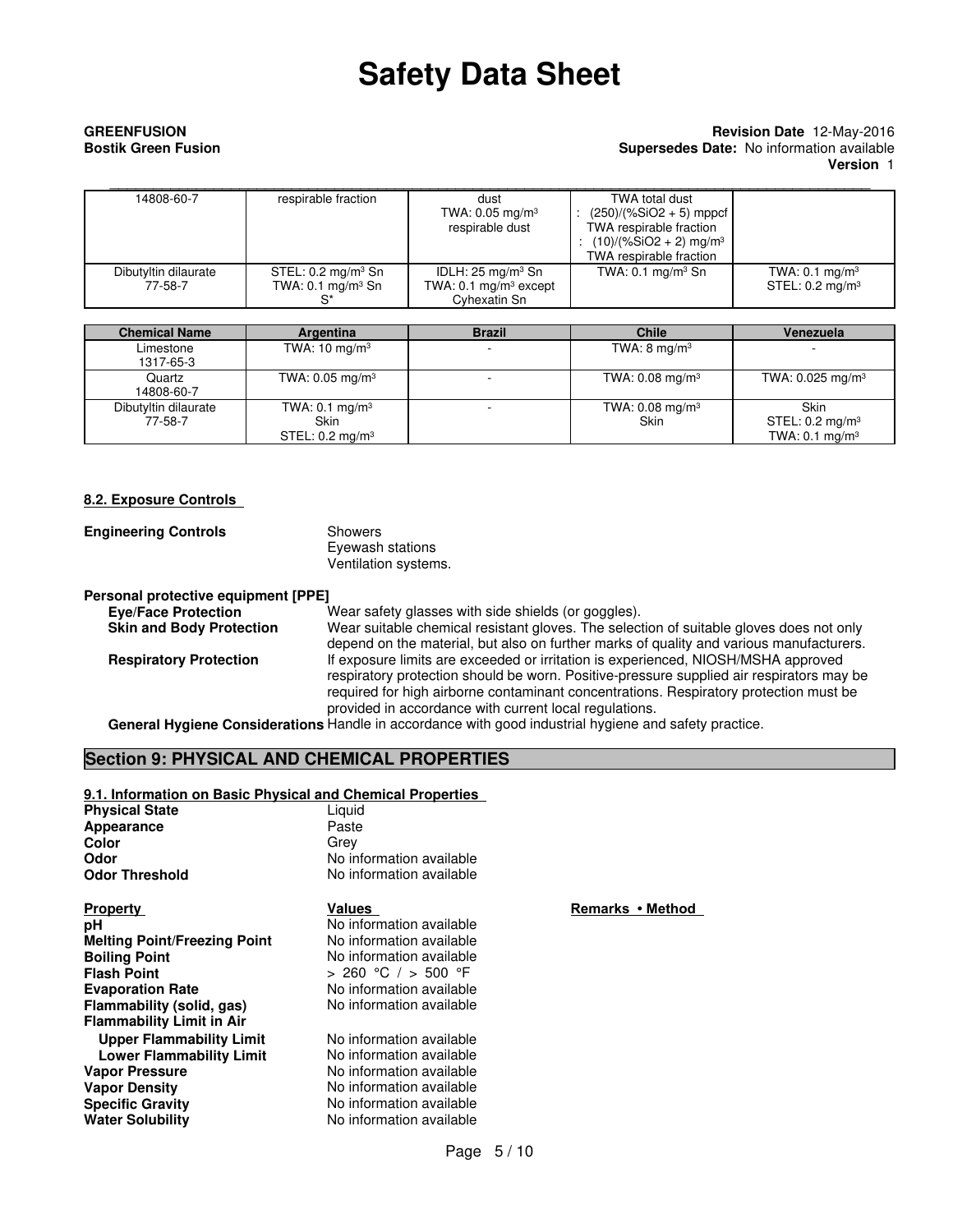**GREENFUSION Revision Date** 12-May-2016 **Bostik Green Fusion Supersedes Date:** No information available **Version** 1

| <b>Solubility in Other Solvents</b> |                          |
|-------------------------------------|--------------------------|
| <b>Partition Coefficient</b>        | No information available |
| <b>Autoignition Temperature</b>     | No information available |
| <b>Decomposition Temperature</b>    | No information available |
| <b>Kinematic Viscosity</b>          | No information available |
| <b>Dynamic Viscosity</b>            | No information available |
| <b>Explosive Properties</b>         | No information available |
| <b>Oxidizing Properties</b>         | No information available |
| 9.2. Other Information              |                          |
| <b>Softening Point</b>              | No information available |
| <b>Molecular Weight</b>             | No information available |
| Solvent Content (%)                 | No information available |
| Solid Content (%)                   | 100                      |
| <b>Density</b>                      | 1.650 $g/cm^{3}$         |
| <b>VOC</b>                          | $< 1\%$                  |

## **Section 10: STABILITY AND REACTIVITY**

#### **10.1. Reactivity**

None under normal use conditions.

#### **10.2. Chemical Stability**

Stable under recommended storage conditions.

#### **10.3. Possibility of Hazardous Reactions**

None under normal processing.

**Hazardous Polymerization** Hazardous polymerization may occur.

#### **10.4. Conditions to Avoid**

Extremes of temperature and direct sunlight. Keep from any possible contact with water. Reacts with water.

#### **10.5. Incompatible Materials**

Water.

#### **10.6. Hazardous Decomposition Products**

None known based on information supplied.

### **Section 11: TOXICOLOGY INFORMATION**

#### **11.1. Information on Toxicological Effects**

| <b>Product Information</b> | No Data Available  |
|----------------------------|--------------------|
| <b>Inhalation</b>          | No Data Available. |
| Eye contact                | No Data Available. |
| <b>Skin Contact</b>        | No Data Available. |
| Ingestion                  | No Data Available. |

**Component Information**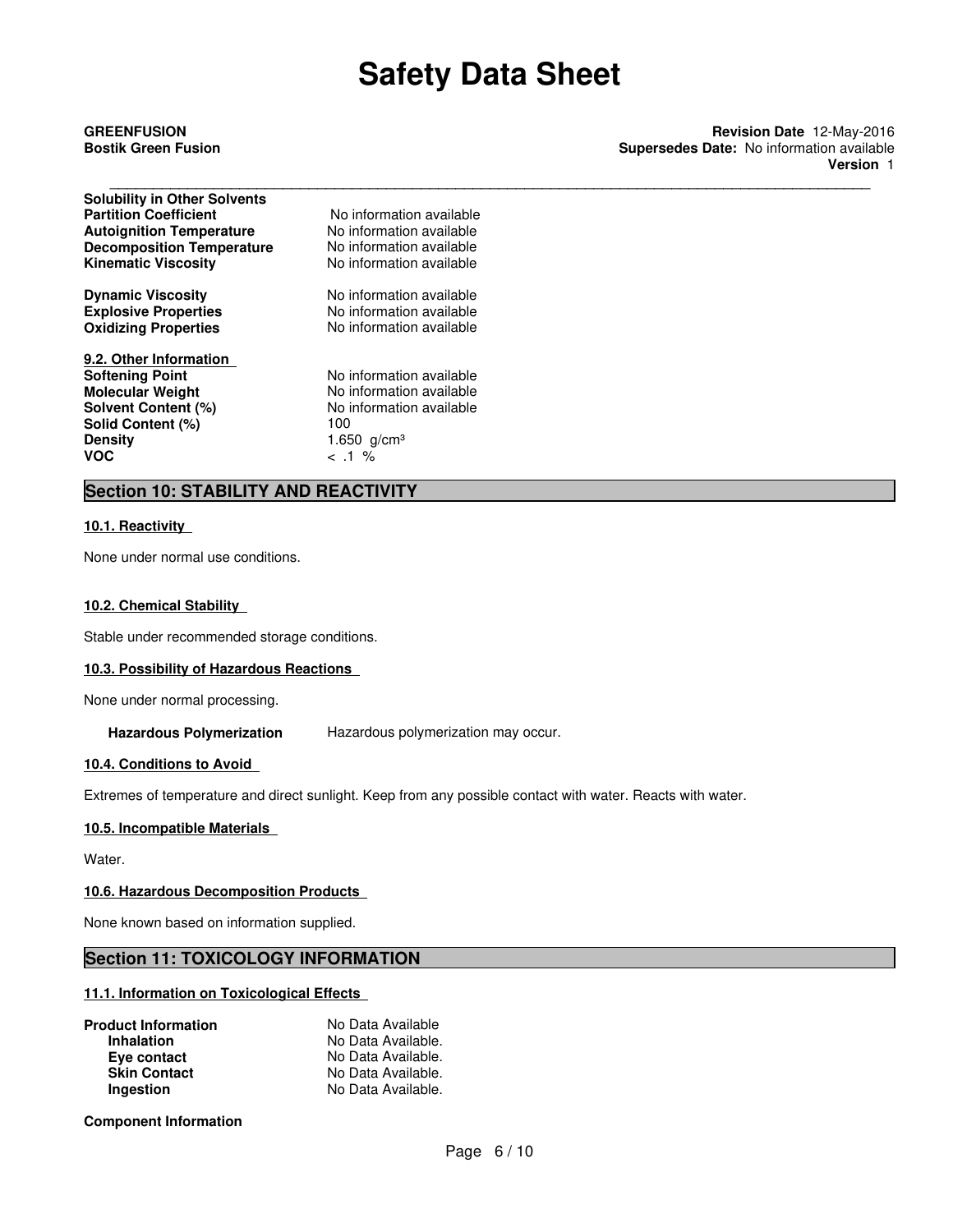#### **GREENFUSION Revision Date** 12-May-2016 **Bostik Green Fusion Supersedes Date:** No information available **Version** 1

| <b>Chemical Name</b>                                  | Oral LD50            | <b>Dermal LD50</b>   | <b>Inhalation LC50</b> |
|-------------------------------------------------------|----------------------|----------------------|------------------------|
| Limestone<br>  1317-65-3                              | $>5000$ mg/kg (rat)  |                      |                        |
| <b>Quartz</b><br>14808-60-7                           | $>2000$ mg/kg (Rat)  |                      |                        |
| Dibutyltin dilaurate<br>177-58-7                      | $= 2071$ mg/kg (Rat) | $>$ 2000 mg/kg (Rat) | ۰                      |
| Benzenesulfonyl isocyanate,<br>4-methyl-<br>4083-64-1 | $= 2234$ mg/kg (Rat) |                      | $>640$ ppm (Rat) 1 h   |

\_\_\_\_\_\_\_\_\_\_\_\_\_\_\_\_\_\_\_\_\_\_\_\_\_\_\_\_\_\_\_\_\_\_\_\_\_\_\_\_\_\_\_\_\_\_\_\_\_\_\_\_\_\_\_\_\_\_\_\_\_\_\_\_\_\_\_\_\_\_\_\_\_\_\_\_\_\_\_\_\_\_\_\_\_\_\_\_

#### **Delayed and Immediate Effects as well as Chronic Effects from Short and Long-term Exposure**

| <b>Symptoms</b>                   | No information available.       |
|-----------------------------------|---------------------------------|
| <b>Skin Corrosion/Irritation</b>  | No information available.       |
| Serious Eye Damage/Eye Irritation | No information available.       |
| <b>Irritation</b>                 | No information available.       |
| <b>Corrosivity</b>                | No information available.       |
| <b>Sensitization</b>              | No information available.       |
| <b>Germ Cell Mutagenicity</b>     | No information available.       |
| <b>Reproductive Toxicity</b>      | No information available.       |
| <b>Developmental Toxicity</b>     | No information available.       |
| <b>Teratogenicity</b>             | No information available.       |
| <b>STOT - Single Exposure</b>     | No information available.       |
| <b>STOT - Repeated Exposure</b>   | No information available.       |
| <b>Chronic Toxicity</b>           | No information available.       |
| <b>Target Organ Effects</b>       | Eyes, Respiratory system, Skin. |
| <b>Aspiration Hazard</b>          | No information available.       |
| Carcinogenicity                   | The table below indicates wheth |
|                                   | As Quartz (14808-60-7) is inext |

**Carcinogenicity** The table below indicates whether each agency has listed any ingredient as a carcinogen. is inextricably bound in the polymer matrix, it is not expected to be available as an airborne hazard (dust, mist, or spray) under normal condition of uses.

| <b>Chemical Name</b> | <b>ACGIH</b> | $\overline{ADC}$<br>⊶An∈ | <b>NIT!</b><br>. | <b>OSHA</b> |
|----------------------|--------------|--------------------------|------------------|-------------|
| Quartz               | A2           | Group                    | Known            |             |
| 14808-60-7           |              |                          |                  |             |

**ACGIH (American Conference of Governmental Industrial Hygienists)** *A2 - Suspected Human Carcinogen* **IARC (International Agency for Research on Cancer)** *Group 1 - Carcinogenic to Humans* **NTP (National Toxicology Program)** *Known - Known Carcinogen* **OSHA (Occupational Safety and Health Administration of the US Department of Labor)** *X - Present*

## **Section 12: ECOLOGICAL INFORMATION**

### **12.1. Toxicity**

| <b>Chemical Name</b>            | <b>Algae/Aquatic Plants</b>                                             | <b>Fish</b>                                        | <b>Toxicity to</b><br><b>Microorganisms</b> | <b>Crustacea</b>                       |
|---------------------------------|-------------------------------------------------------------------------|----------------------------------------------------|---------------------------------------------|----------------------------------------|
| Limestone<br>1317-65-3          | CE50 (72h) > 200mg/L Algae CL50 (96h) > 10000mg/L Fish<br>(Desmondesmus | (Oncorhynchus mykiss)                              |                                             | CE50 (48h) >1000 mg/L<br>Daphnia Magna |
|                                 | subspicatus)                                                            |                                                    |                                             |                                        |
| Dibutyltin dilaurate<br>77-58-7 |                                                                         | LC50 48 h = $2 \text{ mg/L}$ (Oryzias<br>latipes ) |                                             |                                        |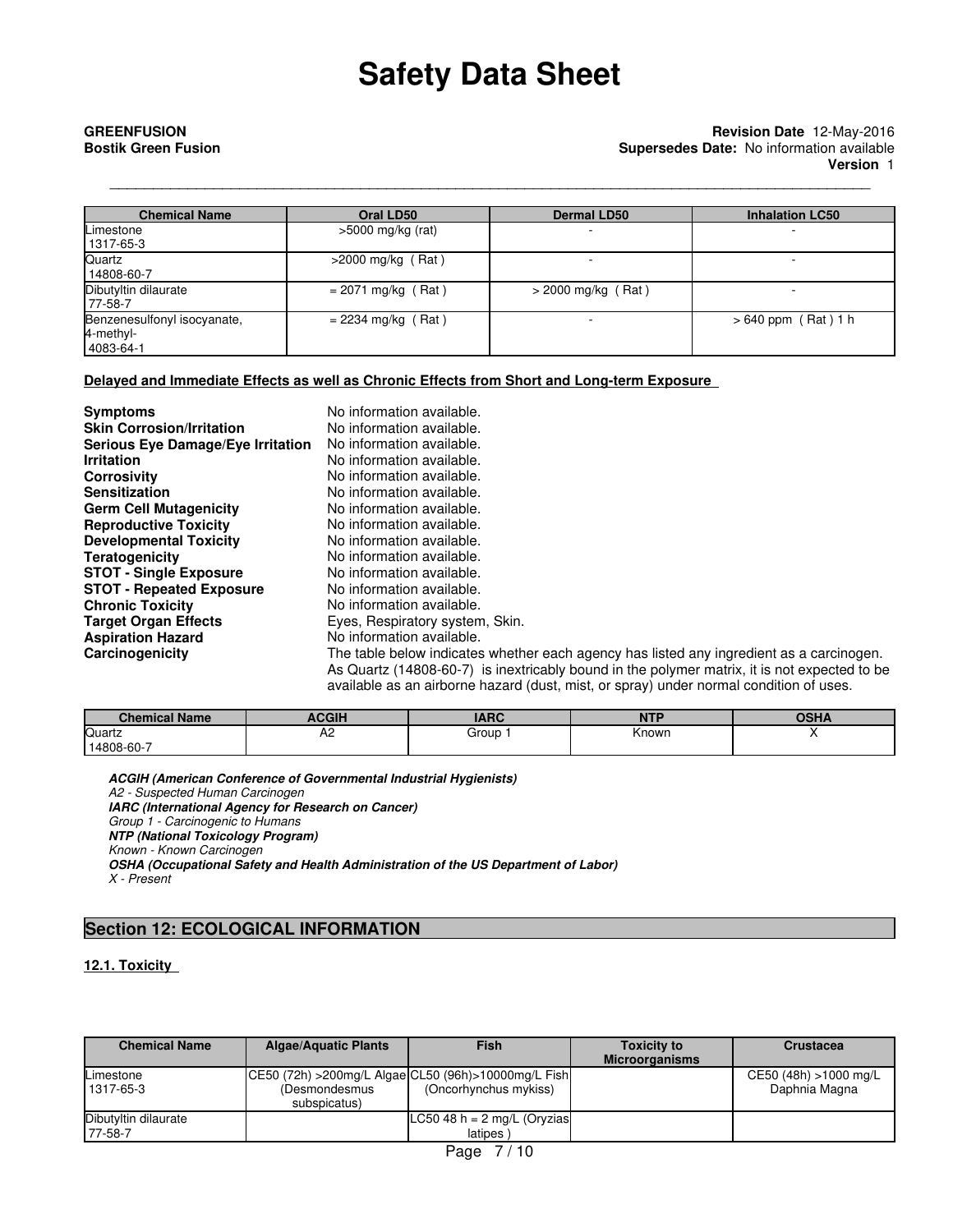\_\_\_\_\_\_\_\_\_\_\_\_\_\_\_\_\_\_\_\_\_\_\_\_\_\_\_\_\_\_\_\_\_\_\_\_\_\_\_\_\_\_\_\_\_\_\_\_\_\_\_\_\_\_\_\_\_\_\_\_\_\_\_\_\_\_\_\_\_\_\_\_\_\_\_\_\_\_\_\_\_\_\_\_\_\_\_\_

**GREENFUSION Revision Date** 12-May-2016 **Bostik Green Fusion Supersedes Date:** No information available **Version** 1

#### **12.2. Persistence and Degradability**

No information available.

#### **12.3. Bioaccumulative Potential**

No information available.

#### **12.4. Mobility in Soil**

No information available.

#### **12.5 Other adverse effects**

No information available

#### **Section 13: DISPOSAL CONSIDERATIONS**

#### **13.1. Waste Treatment Methods**

**Disposal of Wastes** It is the responsibility of the waste generator to determine the toxicity and physical properties of the material generated to determine the proper waste identification and disposal methods in compliance with applicable regulations

#### **Contaminated Packaging <b>Dispose** of in accordance with federal, state and local regulations

#### **Section 14: TRANSPORTATION INFORMATION**

| <b>DOT</b>  | Not regulated |
|-------------|---------------|
| <b>IATA</b> | Not regulated |
| <b>IMDG</b> | Not regulated |

## **Section 15: REGULATORY INFORMATION**

## **Global Inventories**

| <b>TSC</b> | ieto. |
|------------|-------|
| <b>DSI</b> | ietor |

 **Legend:**

 **TSCA** - United States Toxic Substances Control Act Section 8(b) Inventory

 **DSL** - Canadian Domestic Substances List

 **Listed** - The components of this product are either listed or exempt from listing on inventory.

 **Not Listed** - One or more components of this product are not listed on inventory.

### **Canada**

This product has been classified in accordance with the hazard criteria of the Controlled Products Regulations (CPR) and the MSDS contains all the information required by the CPR

#### **WHMIS Hazard Class**

D2A - Very toxic materials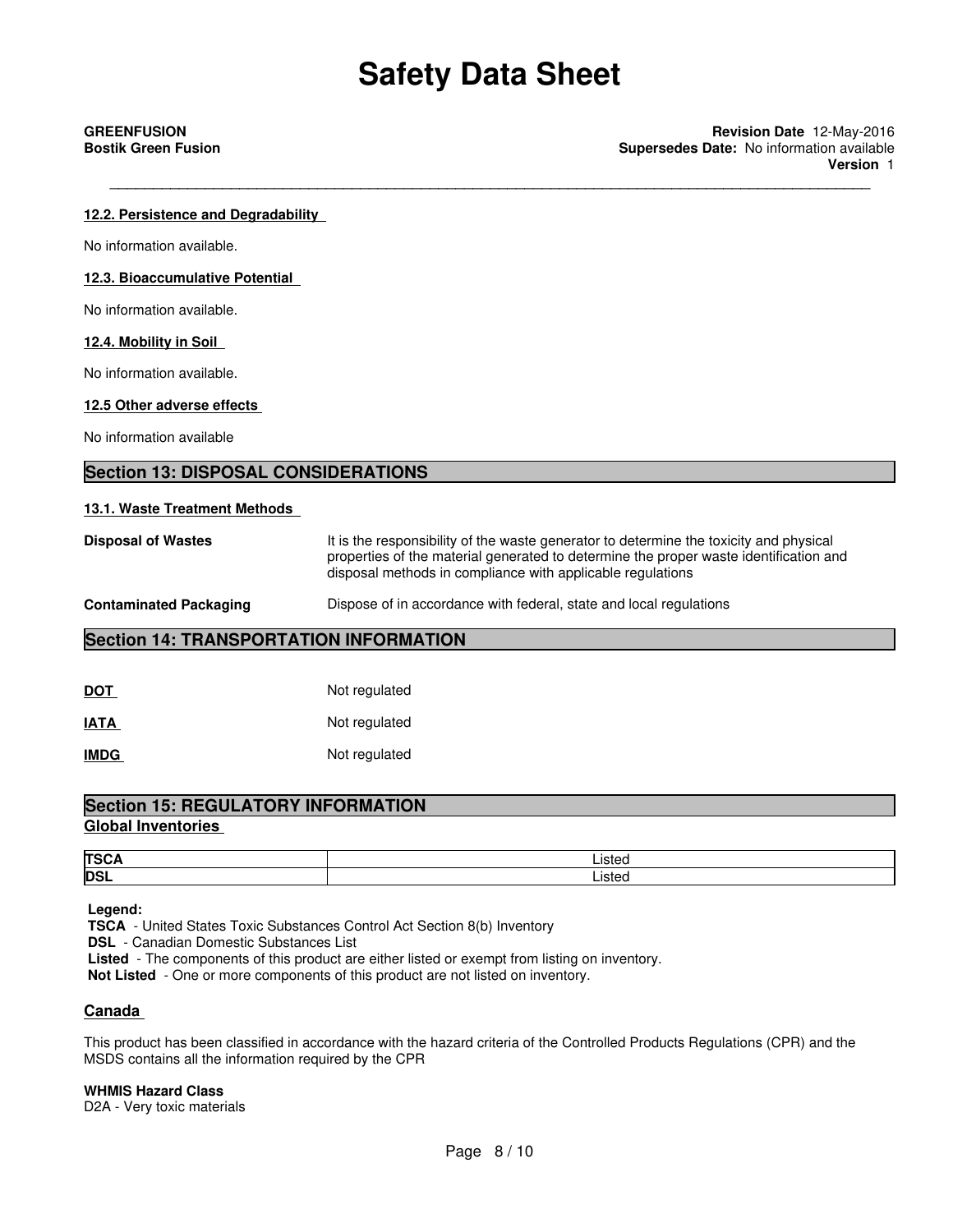

#### **SARA 313**

Section 313 of Title III of the Superfund Amendments and Reauthorization Act of 1986 (SARA). This product does not contain any chemicals which are subject to the reporting requirements of the Act and Title 40 of the Code of Federal Regulations, Part 372

#### **SARA 311/312 Hazard Categories**

| <b>Acute Health Hazard</b>        | ves |
|-----------------------------------|-----|
| <b>Chronic Health Hazard</b>      | ves |
| <b>Fire Hazard</b>                | No. |
| Sudden release of pressure hazard | No  |
| <b>Reactive Hazard</b>            | No  |

#### **California Proposition 65**

This product contains one or more of the substances listed on Proposition 65 at or above 0.01 wt. %

| <b>Chemical Name</b>                | ICAS No   |
|-------------------------------------|-----------|
| Quartz                              | 14808-60- |
| N-(trichlloromethylthio)phthalimide | 133-07-3  |
| Carbon black                        | 1333-86-4 |

#### **Europe**

#### **Restrictions of Use of Hazardous Substances (RoHS) Directive 2011/65/EU**

This product does not contain Lead (7439-92-1), Cadmium (7440-43-9), Mercury (7439-97-6), Hexavalent chromium (7440-47-3), Polybrominated biphenyls (PBB), and Polybrominated diphenyl ethers (PBDE) above the regulated limit mentioned in this regulation.

#### **EU-REACH (1907/2006) - Candidate List of Substances of Very High Concern (SVHC) for Authorization in accordance with Article 59**

This product does not contain candidate substances of very high concern at a concentration >=0.1% (Regulation (EC) No. 1907/2006 (REACH), Article 59)

### **Section 16: OTHER INFORMATION**

#### **Product(s) Covered**

A75804 A75804CAN BOS GREEN FUSION ADH 4GL BOS GREEN FUSION ADH4GL CANADA

| <b>HMIS</b> | Health Hazards 2* | Flammabilitv | <b>Physical Hazards</b> | <b>Personal Protection X</b> |
|-------------|-------------------|--------------|-------------------------|------------------------------|
|-------------|-------------------|--------------|-------------------------|------------------------------|

#### **Key or Legend to Abbreviations and Acronyms Used in the Safety Data Sheet** No information available

#### **Key Literature References and Sources for Data** No information available

| <b>Prepared By</b>   | <b>Product Safety &amp; Regulatory Affairs</b> |
|----------------------|------------------------------------------------|
| <b>Revision Date</b> | 12-May-2016                                    |